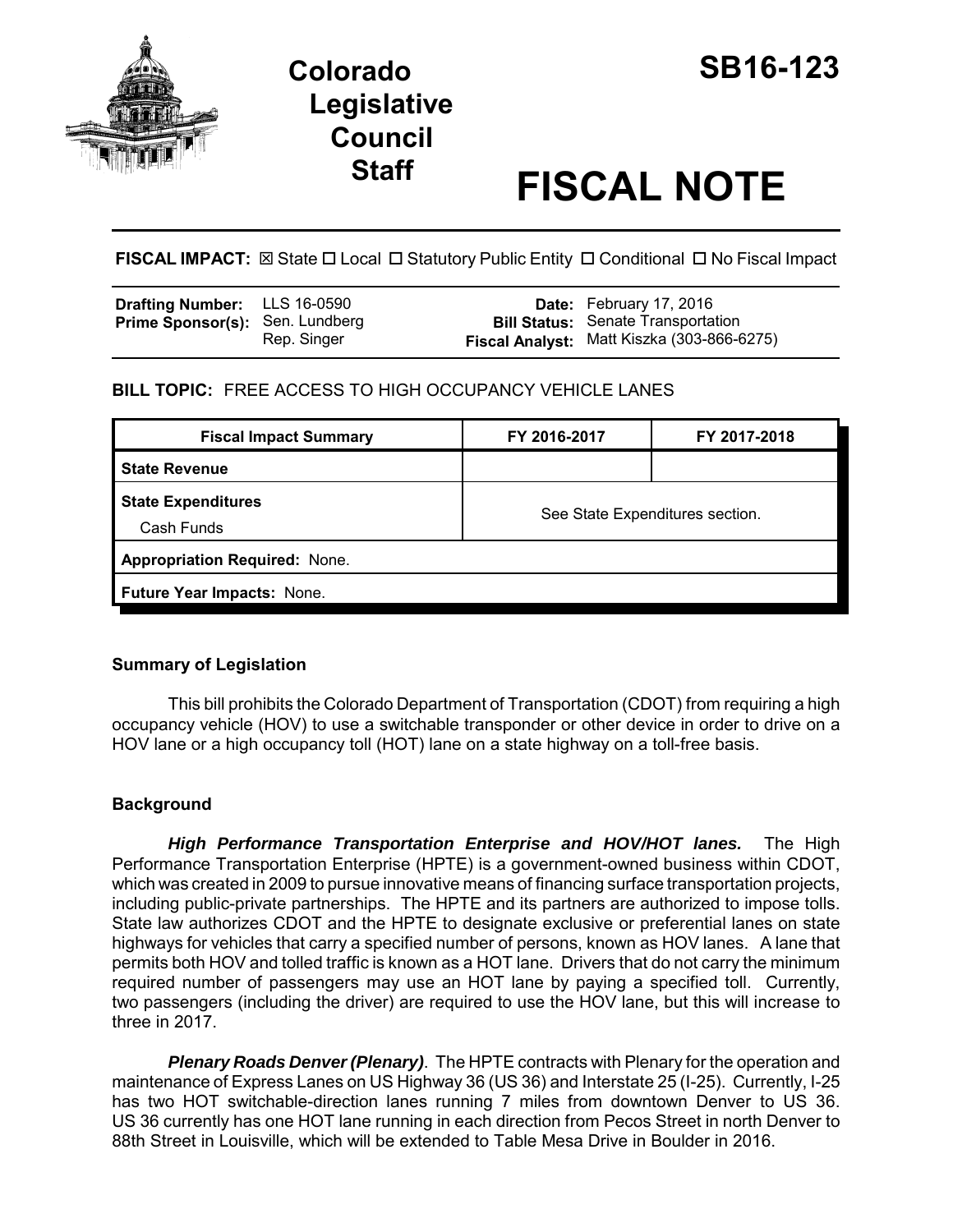February 17, 2016

HPTE's Express Lanes contract with Plenary mandates the use of switchable transponders and includes revenue projections for Plenary to collect throughout the 50-year life of the contract. Any change in law that affects those revenue projections is treated as an "HPTE change" under the agreement, which makes the HPTE liable to Plenary for annual revenue compensation payments that will put Plenary in a neutral position relative to the assumptions it based its bid on.

*ExpressToll.* State law requires that CDOT develop standards for automatic vehicle identification system (AVIS) use on HOV and HOT lanes to ensure that drivers can purchase and install one electronic identification device, such as a transponder, to use on all toll facilities. To accomplish these requirements, the HPTE entered into a tolling services agreement with the E-470 Public Highway Authority (E-470) as part of its concession agreement with Plenary for the operation and maintenance of the I-25 and US 36 Express Lanes. This agreement allows E-470 to provide tolling services through ExpressToll, the all-electronic toll collection system available on E-470 and the Northwest Parkway, for and on behalf of HPTE and Plenary for all tolled corridors, including the I-25 and US 36 Express Lanes. This agreement also allows for the service to be used on future toll lanes, such as those planned for I-25 North, C-470, and I-70 East through north Denver.

**Toll rates.** Toll rates on the I-25 and US 36 vary depending on time of day and whether the vehicle owner uses an ExpressToll transponder or relies on license plate tolling. ExpressToll users create an online pre-paid account from which tolls are automatically deducted, whereas license plate toll users have a photo taken of their license plates and a bill mailed to the vehicle owner's address on file with the Department of Revenue. ExpressToll transponders also have an HOV setting that allow vehicles to travel toll-free. Vehicles with a transponder pay a substantially lower toll than vehicles using license plate tolling because of the overhead costs related to license plate tolling. For informational purposes, administrative and processing costs of using switchable transponders are \$0.01 per transaction, versus \$0.62 per transaction for license plate tolling.

#### **Assumptions**

This fiscal note assumes that a majority of drivers will continue to utilize and purchase ExpressToll transponders. Prohibiting the requirement that HOV lane users carry a transponder will lead to an initial increase in HOV lane use by vehicles without transponders. These users will receive a license plate toll bill in the mail for using the HOV lane without a transponder, which they will be able to dispute. This will result in a corresponding increase in administrative and processing expenses for Plenary. It is assumed regular users of the HOV lanes will still adopt the transponder technology for convenience, mitigating the value of the impacts.

The HPTE has existing statutory authority to raise tolls through its board and enforce tolls through AVIS. Because of this, the fiscal note assumes that the HPTE may raise tolls, to the extent it is economically feasible, to address lost toll revenue. The HPTE is, however, limited in its tollraising ability as increased tolls are anticipated to decrease the use of toll lanes. HPTE will therefore be liable for any remaining revenue losses incurred by Plenary that cannot be addressed through increased tolls. The fiscal note also assumes that HPTE and Plenary may utilize AVIS technology, if necessary, to enforce HOV use.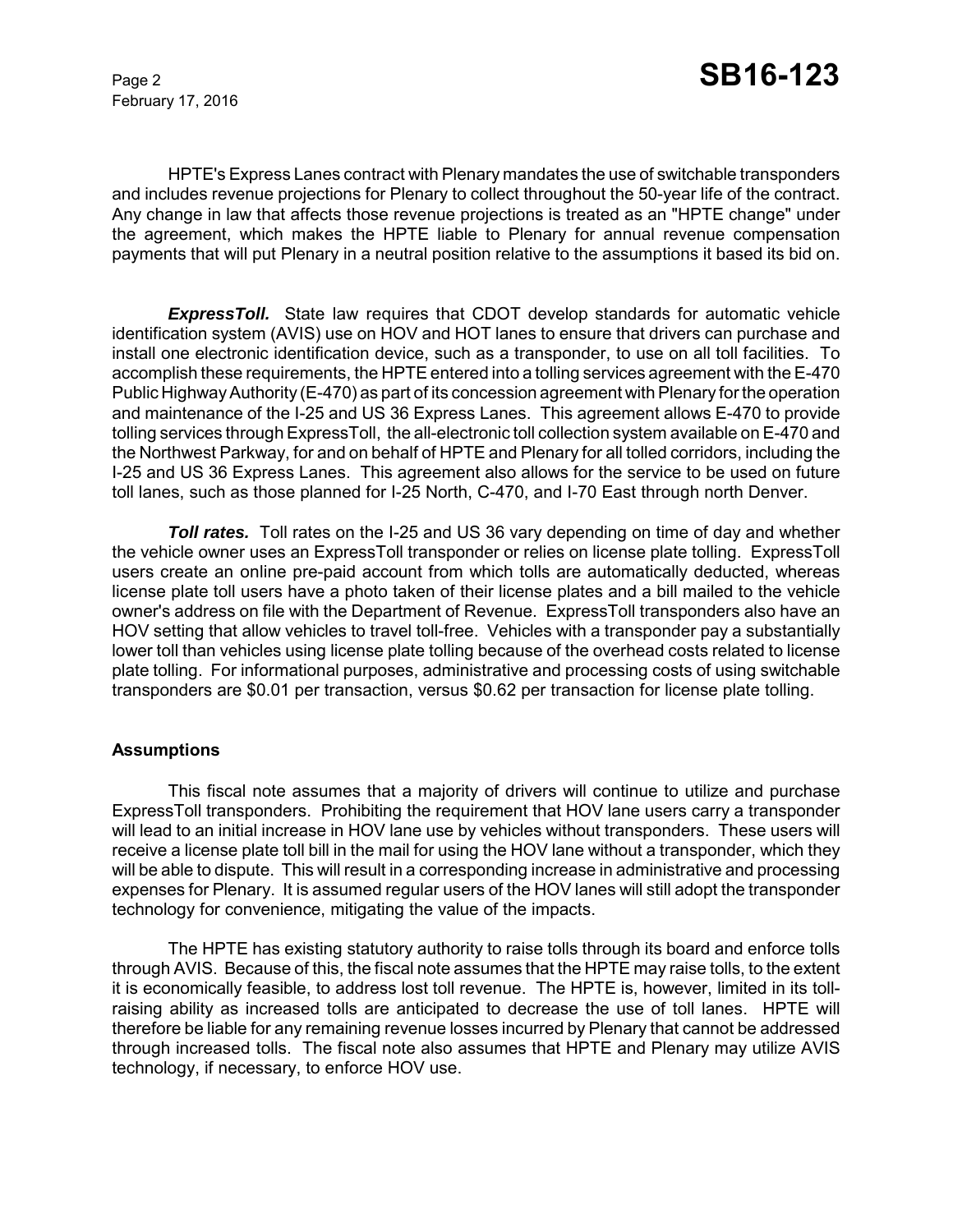February 17, 2016

#### **State Expenditures**

This bill may impact HPTE's contractual partner, Plenary, in a variety of ways, as discussed below. Because of HPTE's contractual obligations to Plenary, these are considered HPTE impacts for the purposes of this fiscal note. First, the bill may result in a decrease in revenue for Plenary and therefore an increase in expenditures for HPTE to hold Plenary harmless. Under the contract, Plenary is also allowed to recoup higher administrative and processing costs for toll collection if it is limited from exercising its preferred method of collection, resulting in another potential increase in HPTE expenditures.

**Toll revenue.** This bill may affect toll revenue in two ways. The bill may increase HOV lane use by vehicles without transponders, but because Plenary will have no means of identifying the HOV status of vehicles that do not carry transponders, it will process all of these users through license plate tolling. The majority of users without transponders may dispute the license plate toll received, which will lead to additional costs for Plenary. In addition, some HOT lane users without transponders that do not meet HOV requirements may petition the license plate toll charge. Because Plenary has no way of proving HOV status, Plenary may see some reduced toll revenue from HOV lane violators.

To address the decrease in toll revenue on I-25 and US 36, it is anticipated that toll rates may be adjusted, to an extent that rates allow, by the HPTE Board to recoup Plenary's lost revenue. Any outstanding revenue loss may need to be reimbursed by the HPTE. In addition, HPTE may adopt AVIS technologies to enforce legal HOV lane use, resulting in more driver compliance with HOV requirements.

*Toll administration and processing.* Plenary, and its contractual partner ExpressToll (E-470), will incur additional costs to mail license plate toll invoices to vehicle owners that use HOV lanes without a transponder. Current license plate toll rates are already substantially higher than ExpressToll rates to account for higher administrative and processing costs, but these additional rates may not be sufficient to cover the increased number of HOV lane users that do not carry transponders and dispute their license plate toll bills. Under the terms of the concession agreement, HPTE is liable to reimburse these costs if required by Plenary to do so. HPTE may adjust tolls to cover these costs, to the extent that tolls can be increased, and may need to reimburse Plenary for any remaining toll administration and processing costs.

Automated vehicle *identification system (AVIS) technology*. This bill may increase expenditures for HPTE's partner, Plenary, to purchase and install AVIS or other photographic equipment to aid in enforcement of toll violations, including those related to HOV use. The costs for purchasing and installing this equipment on I-25 and US 36 are estimated at \$660,000 in FY 2016-17, with ongoing administrative costs for operating the equipment. AVIS technology for HOV monitoring is nascent, and the state would be the first to use it.

*Future HOT lanes.* HPTE is currently adding one HOT lane in each direction on I-25 between US 36 and 120th Avenue, which will connect directly with the existing I-25 Express Lanes leading into and out of downtown Denver. The new lanes are scheduled to open by July 1, 2016. In addition, HPTE currently plans to add HOT lanes to other future highway expansion projects, including I-70 East. This bill may impact HPTE's administrative, processing, and equipment costs for implementing future HOT lane projects.